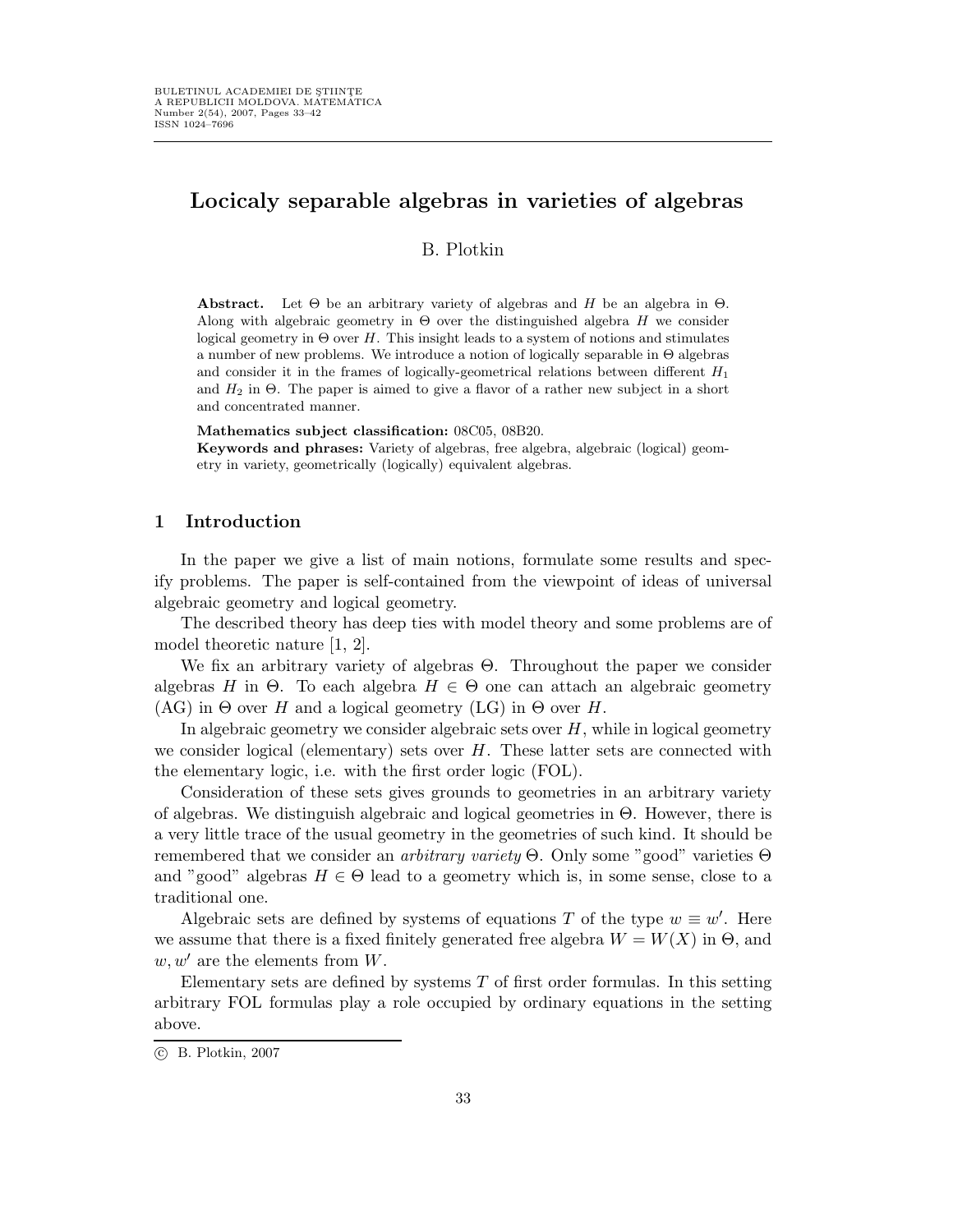#### 34 B. PLOTKIN

Suppose that along with a free algebra  $W(X)$  we consider a special algebra of formulas  $\Phi = \Phi(X)$ . This  $\Phi$  is also associated with the variety  $\Theta$ . Then a system T of "equations" i.e., a system of first order formulas turns to be a set of elements from  $\Phi$ . In particular, an equation  $w = w'$  is viewed as a formula of equality of the form  $w \equiv w'$ , and this is an element in the algebra  $\Phi(X)$ .

Algebraic sets and elementary sets lie in the affine space  $H^X$  which we identify in a standard way with the set of homomorphisms  $Hom(W(X), H)$ . Hence, any point of an affine space is a homomorphism  $\mu : W \to H$ .

Let us consider the algebra  $\Phi = \Phi(X)$  in more detail. We are not ready to give the precise definition of this algebra yet. For our immediate needs we shall say that  $\Phi(X)$  is the algebra of the compressed first order formulas, i.e., the quotient algebra of the ordinary first order formulas modulo their semantic equivalence. It is important that:

1.  $\Phi(X)$  is a Boolean algebra equipped with unary quantifier operations with respect to variables  $x \in X$  and with equations  $w \equiv w'$ ,  $w \in W(X)$  which are viewed as nullary operations.

2. To each formula  $u \in \Phi$  corresponds its value  $Val_H^X(u) = A$ , which is a subset in  $Hom(W(X), H)$ . In particular

$$
Val_H^X(w \equiv w') = \{\mu : W \longrightarrow H | (w, w') \in Ker(\mu) \}.
$$

3. Let us define the logical kernel  $LKer(\mu)$  of a point  $\mu: W \to H$ . A formula  $u \in \Phi(X)$  belongs to  $LKer(\mu)$  if and only if  $\mu \in Val_H(u)$ . The usual kernel  $Ker(\mu)$ is the set of all  $(w, w')$  with  $w \equiv w' \in LKer(\mu)$ . We say that a point  $\mu$  is a solution of the "equation" u if  $u \in LKer(\mu)$ .

The logical kernel  $LKer(\mu)$  is an ultrafilter in the algebra  $\Phi$ . Denote by  $M_X$  the set of all equalities  $w \equiv w'$  over the algebra  $W = W(X)$ . Then

$$
Ker(\mu) = LKer(\mu) \cap M_X.
$$

Together with the usual FOL formulas we consider some weak variant of infinitary formulas. These are formulas of the type  $\bigwedge_{u \in T} u \to v$ , where T can be infinite and all  $u$  and  $v$  are FOL formulas, written in a given finite set  $X$ . We write shortly  $T \to v$  and say that the  $T \to v$  is an almost finite formula. We denote this new logic by LG keeping in mind the relation to logic geometry. We treat the logic LG as geometrical logic.

Denote by  $Th(H)$  an elementary theory for the given algebra  $H \in \Theta$  and by  $LGTh(H)$  all  $T \rightarrow v$  which hold in H.

Algebras  $H_1$  and  $H_2$  are elementary equivalent if  $Th(H_1) = Th(H_2)$  and LG-equivalent if  $LGTh(H_1) = LGTh(H_2)$ .

If  $H_1$  and  $H_2$  are LG-equivalent, then they are elementary equivalent. The opposite is not true.

Now we able to manifest the main idea hidden in the title of the paper:

We call an algebra  $H \in \Theta$  logically (LG-)separable in  $\Theta$  if for every  $H' \in \Theta$  not isomorphic to H the algebras H and  $H'$  are not  $LG$ –equivalent.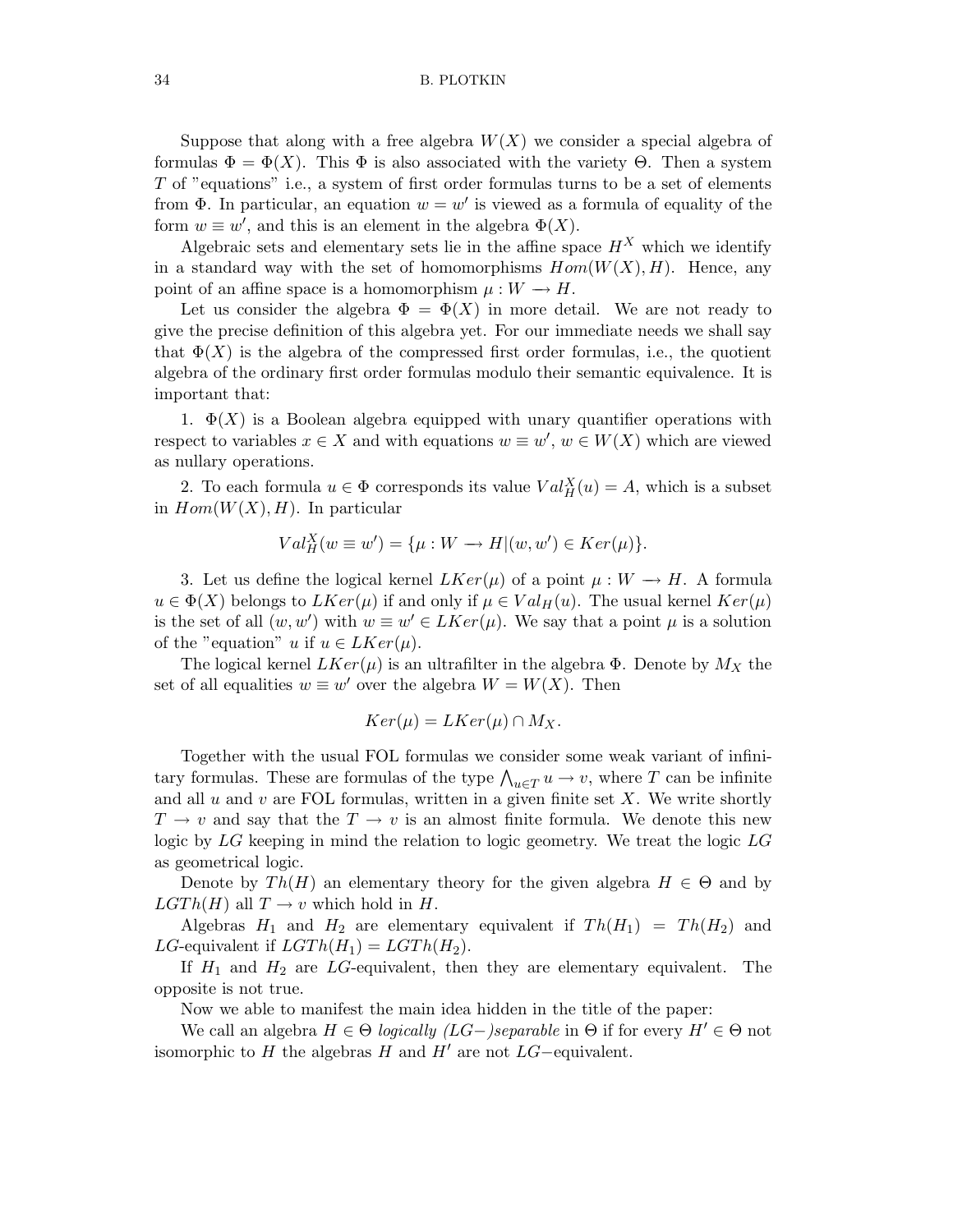We are interested in the situation when every free in  $\Theta$  algebra  $W = W(X)$  with the finite X is logically separable in  $\Theta$ .

The main goal of the paper is to suggest a general view on this problem and on related problems around logical geometry. In order to make the paper self-contained and clear we include some necessary material from universal algebra and algebraic logic. The paper does not contain proofs. It is aimed to give a flavor of a rather new subject in a short and concentrated manner.

Proceed now to the geometric approach.

## 2 Galois correspondence

Recall, first, how this correspondence looks like in universal algebraic geometry  $[6-9]$ . About universal AG see  $[4-9]$ .

Let us fix a variety  $\Theta$  and a finitely generated free algebra  $W(X) \in \Theta$  and let T be a binary relation on  $W(X)$ . We view T as a system of equations  $w \equiv w'$ ,  $(w, w') \in T$  and as a system of formulas of the form  $w \equiv w'$ . Define:

$$
T'_H = A = \{ \mu : W \to H | T \subset Ker(\mu) \}
$$

for every  $H \in \Theta$ .

We can write the same as

$$
T'_H = A = \bigcap_{(w,w') \in T} Val_H(w \equiv w').
$$

Here  $A$  is the set of points, satisfying every equation in  $T$ , i.e. the set of solutions of all equations from  $T$ . Such sets  $A$  are called *algebraic sets*.

Define the correspondence in the opposite direction:

$$
A'_H = T = \bigcap_{\mu \in A} Ker(\mu) = \{(w, w') | A \subset Val_H^X(w \equiv w')\}.
$$

Here  $T$  is a congruence in  $W$  called an  $H$ -closed congruence.

The obtained correspondence between algebraic sets and H-closed congruence is a Galois correspondence. This means that

- 1.  $A_1 \subset A_2$  implies  $A'_{2H} \subset A'_{1H}$ ,
- 2.  $T_1 \subset T_2$  implies  $T'_{2H} \subset T'_{1H}$ ,
- 3.  $A \subset A''_H$ ,  $T \subset T''_H$ .

Here, the algebraic set  $A''_H$  and the H-closed congruence  $T''_H$  are the closures of a set  $A$  and a system  $T$ , respectively.

**Proposition 2.1.** A congruence T is H-closed if and only if  $W/T \in SC(H)$ .

Here  $S$  is the operator of taking subgroups while  $C$  takes Cartesian products.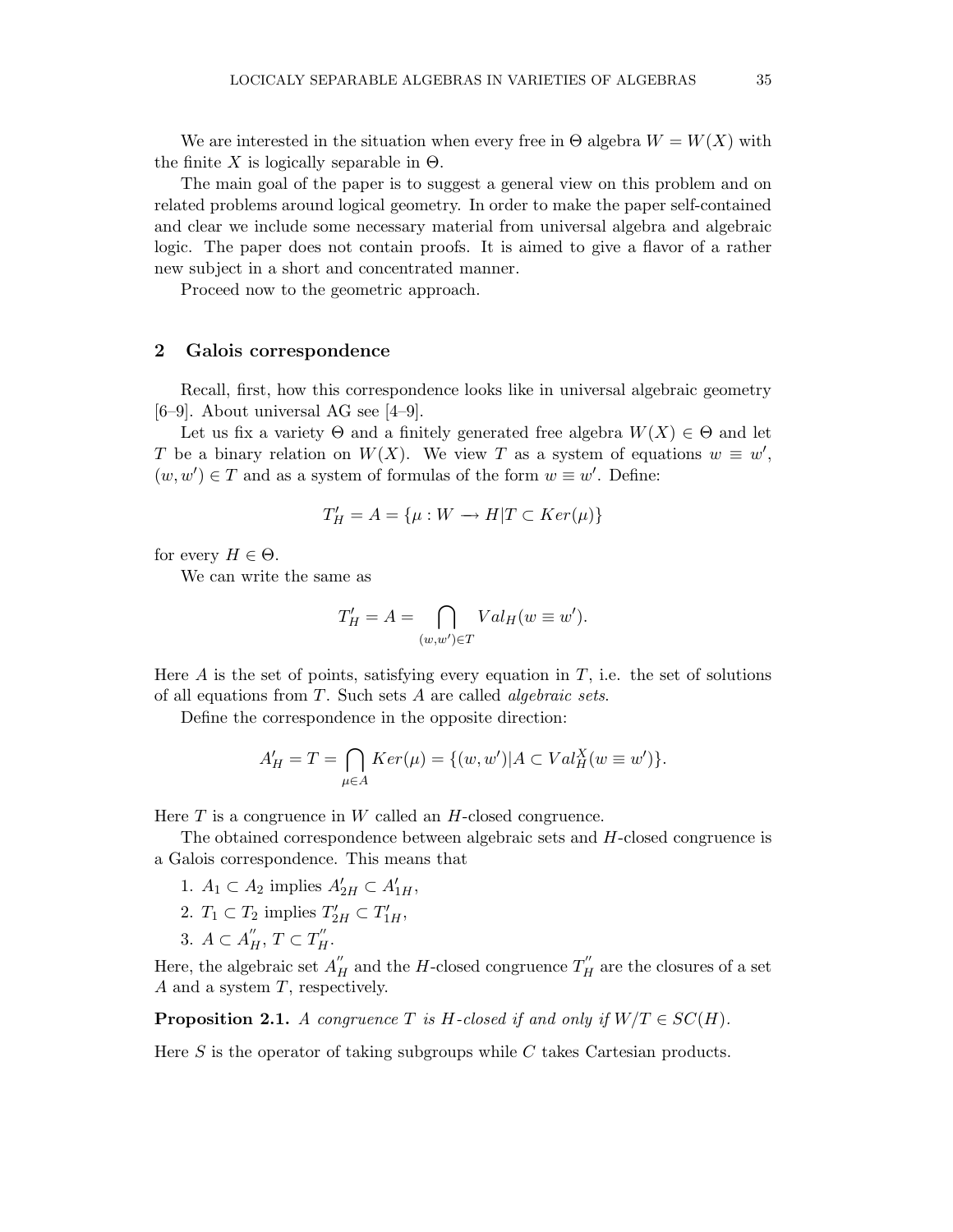For each set of formulas  $T$  consider quasiidentities of the form

$$
\bigwedge_{(w,w')\in T} w\equiv w'\rightarrow w_0\equiv w'_0,
$$

or, shortly,  $T \to w_0 \equiv w'_0$  $_{0}^{\prime}$ .

The set  $T$  is not necessarily finite, and the formulas above are considered in the infinitary logic.

**Proposition 2.2.** The inclusion  $(w_0, w'_0) \in T''_H$  holds if and only if the formula  $T \longrightarrow w_0 \equiv w'_0$  $\int_0'$  holds in H.

Now we define a Galois correspondence in logical geometry. We start with the algebra of formulas  $\Phi(X)$  and consider an arbitrary subset T in  $\Phi$ . In order to establish in this case the correspondence similar to the previous one we shall replace the kernel  $Ker(\mu)$  by the logical kernel  $LKer(\mu)$ . Let us define

$$
T_H^L = A = \{ \mu : W \to H | T \subset LKer(\mu) \} = \bigcap_{u \in T} Val_H(u).
$$

Here A is an elementary set in  $Hom(W, H)$  which consists of all points  $\mu$  satisfying every "equation"  $u \in T$ . In the opposite direction:

$$
A_H^L = T = \bigcap_{\mu \in A} LKer(\mu) = \{ u \in \Phi(X) | A \subset Val_H^X(u) \}.
$$

We defined the Galois correspondence in the case of logical geometry. The Galois closures are  $A_H^{LL}$  and  $T_H^{LL}$ , respectively. Here  $T = A_H^L$  is always an H-closed Boolean filter in Φ.

For a given set of formulas  $T \subset \Phi(X)$  and a given  $v \in \Phi(X)$  consider the formula

$$
\bigwedge_{u \in T} u \to v,
$$

or equally  $T \to v$ , where T is not necessarily finite.

**Proposition 2.3.** The inclusion  $u \in T_H^{LL}$  holds if and only if the formula  $T \to v$ holds in H.

## 3 Geometrical equivalence and logical equivalence of algebras

Recall that [6, 7] algebras  $H_1$  and  $H_2$  are *geometrically equivalent* (AG-equivalent for short) if for every finite X and T in  $W = W(X)$  we have

$$
T''_{H_1} = T''_{H_2}.
$$

See the survey [8] and [7] for details.

Now we are able to define the notion of logically equivalent algebras.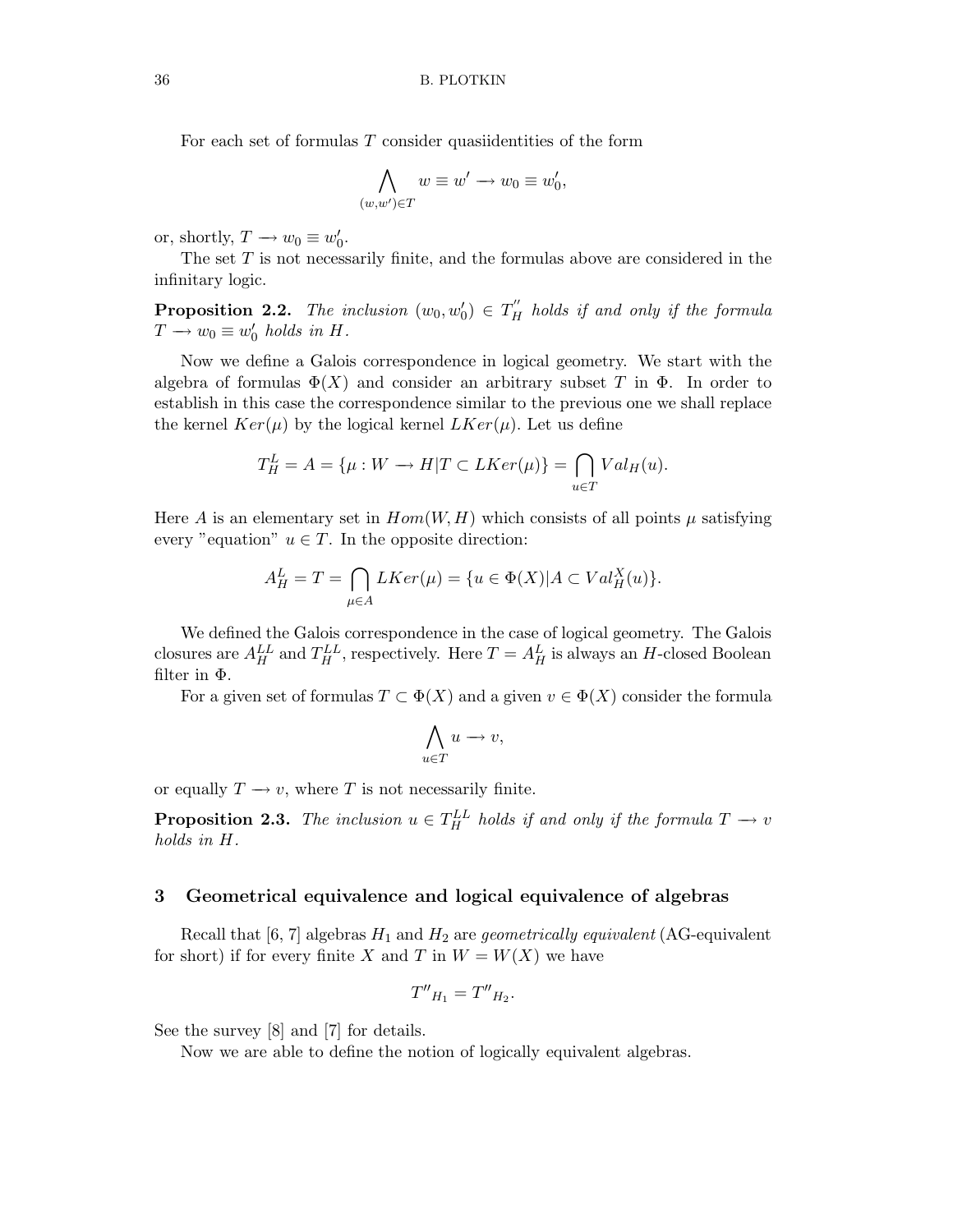**Definition 3.1.** Algebras  $H_1$  and  $H_2$  are logically equivalent (LG-equivalent for short) if for every finite X and T in  $\Phi = \Phi(X)$  we have

$$
T_{H_1}^{LL}=T_{H_2}^{LL}.
$$

Let us look at the idea of LG-equivalence from the yet another point of view. Consider formulas of the form  $u_1 \wedge u_2 \wedge \ldots \wedge u_n \longrightarrow v$ , i.e., formulas  $T_0 \longrightarrow v$ , where  $T_0$  is a finite set. Denote by  $LG^0Th(H)$  the set of all formulas of such kind which hold in  $H$ . It is easy to see that  $H_1$  and  $H_2$  are elementary equivalent if and only if  $LG^{0}Th(H_{1}) = LG^{0}Th(H_{2}).$ 

Along with the invariants  $Th(H)$  and  $LG^{0}Th(H)$  of the algebra H consider an invariant  $LGTh(H)$ . We call  $LGTh(H)$  the *implicative theory* of the algebra H. It consists of all formulas of the form  $T \to v$  which hold in H. Here, T is a set of formulas in  $\Phi$  (possibly inifinite) and v is a formula in  $\Phi$ .

**Proposition 3.2.** Algebras  $H_1$  and  $H_2$  are logically equivalent if and only if their implicative theories coincide, i.e.,

$$
LGTh(H_1) = LGTh(H_2).
$$

This proposition motivates the main idea formulated in the introduction. Hence,

**Proposition 3.3.** If the algebras  $H_1$  and  $H_2$  are LG-equivalent then they are elementary equivalent.

The opposite implication is not true and thus the relation of LG-equivalence is more strong than the relation of elementary equivalence.

It is also clear that

**Proposition 3.4.** If the algebras  $H_1$  and  $H_2$  are LG-equivalent then they are geometrically equivalent.

**Definition 3.5.** Algebras  $H_1$  and  $H_2$  are called weakly LG-equivalent if the equality

$$
T_{H_1}^{LL} = T_{H_2}^{LL}.
$$

holds for all finite T.

**Proposition 3.6.** Algebras  $H_1$  and  $H_2$  are weakly LG-equivalent if and only if they are elementary equivalent.

### 4 Some categories and lattices

Let us fix an infinite set  $X^0$  and let  $\Gamma^0$  be the set of all finite subsets of  $X^0$ .

For a given variety  $\Theta$  denote by  $\Theta^0$  the category whose objects are the free algebras  $W = W(X)$  in  $\Theta$  with finite  $X \in \Gamma^0$ . The category  $\Theta^0$  is a full subcategory in the category Θ. Its morphisms are homomorphisms of free algebras.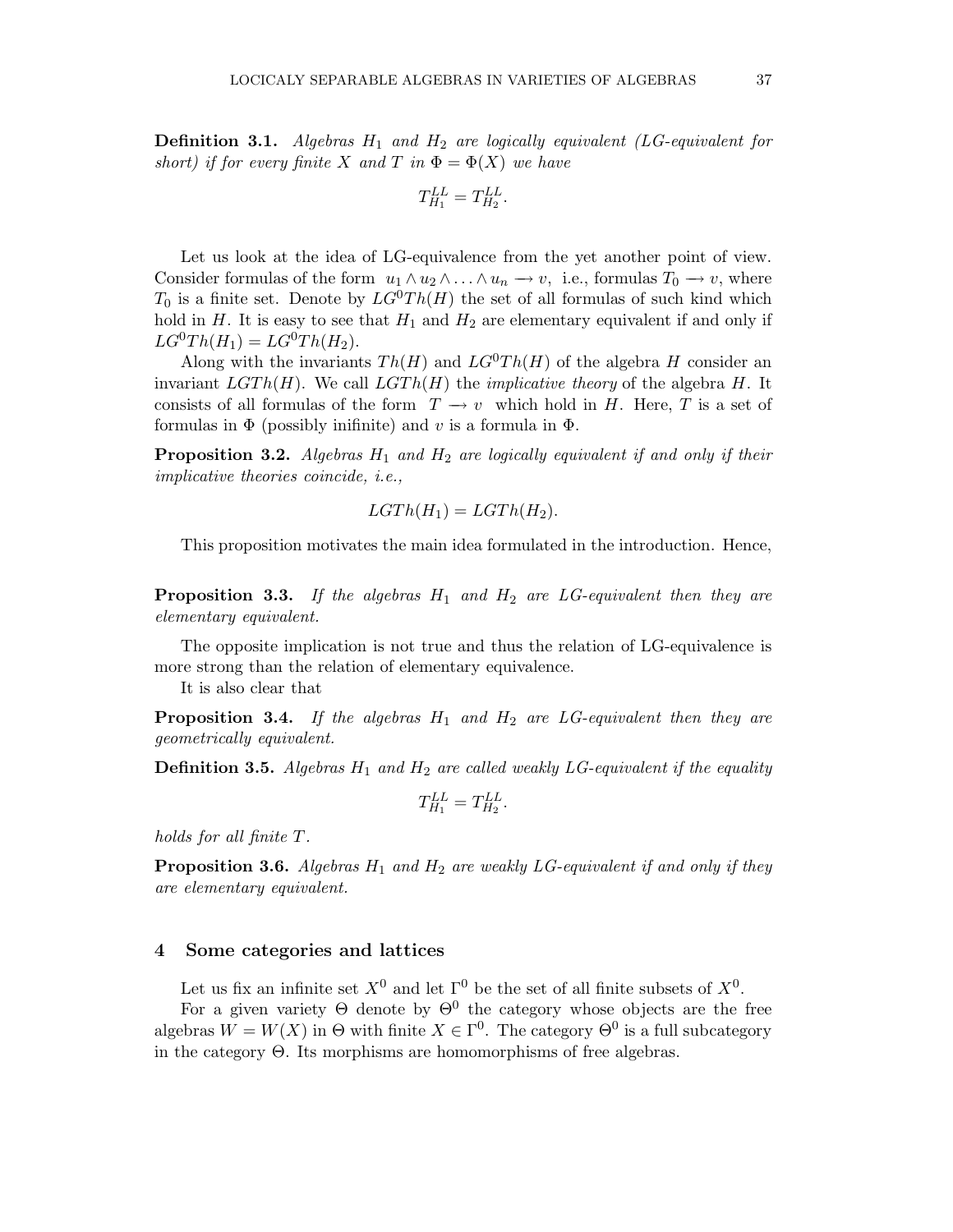#### 38 B. PLOTKIN

Observe that we can consider also the special Halmos category  $Hal^0_{\Theta}$  of all algebras of formulas  $\Phi(X)$ , where X runs all finite subsets of  $X^0$ . In logical geometry this category plays the role similar to that of the category of free algebras  $\Theta^0$  in the case of algebraic geometry.

Given algebra  $H \in \Theta$ , define the category of affine spaces  $K^0_{\Theta}(H)$  over H. Its objects are the sets of homomorphisms  $Hom(W, H)$ ,  $W \in \Theta^0$ , and morphisms are of the form

$$
\tilde{s}: Hom(W_1, H) \longrightarrow Hom(W_2, H),
$$

where  $s : W_2 \longrightarrow W_1$  is a morphism in  $\Theta^0$  and the mapping  $\tilde{s}$  is given by the rule  $\tilde{s}(\nu) = \nu s : W_2 \to H$  for  $\nu : W_1 \to H$ . We have a contravariant functor  $\Theta^0 \to K^0_\Theta(H)$  which implies a duality of the categories if and only if the identities of the algebra H determine the whole variety  $\Theta$ , i.e.,  $Var(H) = \Theta$  [9].

The next category is the category  $Set_{\Theta}(H)$  of affine sets over an algebra H. Its objects are of the form  $(X, A)$ , where A is an arbitrary subset in the affine space  $Hom(W(X), H)$ . The morphisms are

$$
[s] : (X, A) \longrightarrow (Y, B).
$$

Here  $s : W(Y) \rightarrow W(X)$  is a morphism in  $\Theta^0$ . . The corresponding  $\tilde{s}: Hom(W(X), H) \longrightarrow Hom(W(Y), H)$  should be coordinated with A and B by the condition: if  $\nu \in A \subset Hom(W(X), H)$ , then  $\tilde{s}(\nu) \in B \subset Hom(W(Y), H)$ . Then we consider the induced mapping  $[s] : A \to B$  as a morphism  $(X, A) \to (Y, B)$ .

Now we define the category of algebraic sets  $K_{\Theta}(H)$  and the category of elementary sets  $LK_{\Theta}(H)$ . Both these categories are full subcategories in  $Set_{\Theta}(H)$ and are viewed as important invariants of the algebra H. We call them AG and LG-invariants of H.

The objects of  $K_{\Theta}(H)$  are of the form  $(X, A)$ , where A is an algebraic set in  $Hom(W(X), H)$ . If we take for A the elementary sets, then we are getting the category of elementary sets  $LK_{\Theta}(H)$ . The category  $K_{\Theta}(H)$  is a full subcategory in  $LK_{\Theta}(H)$ .

Let us turn to the lattices. We will see that if  $A$  and  $B$  are the elementary sets in  $Hom(W, H)$ , then the union  $A \cup B$  is also an elementary set. This means that elementary sets in  $Hom(W, H)$  constitute a lattice which is a sublattice in the lattice of all subsets in the given affine space. The similar fact in AG is not true. Given two algebraic sets A and B, the set  $A \cup B$  is not always an algebraic set. (Clearly,  $A \cup B$  is an elementary set.)

### 5 Algebras with the same logic

Recall, first, some general facts from category theory [3]. Let  $\varphi_1$ ,  $\varphi_2$  be two functors  $C_1 \rightarrow C_2$ . An *isomorphism of functors s* :  $\varphi_1 \rightarrow \varphi_2$  is defined by the following conditions: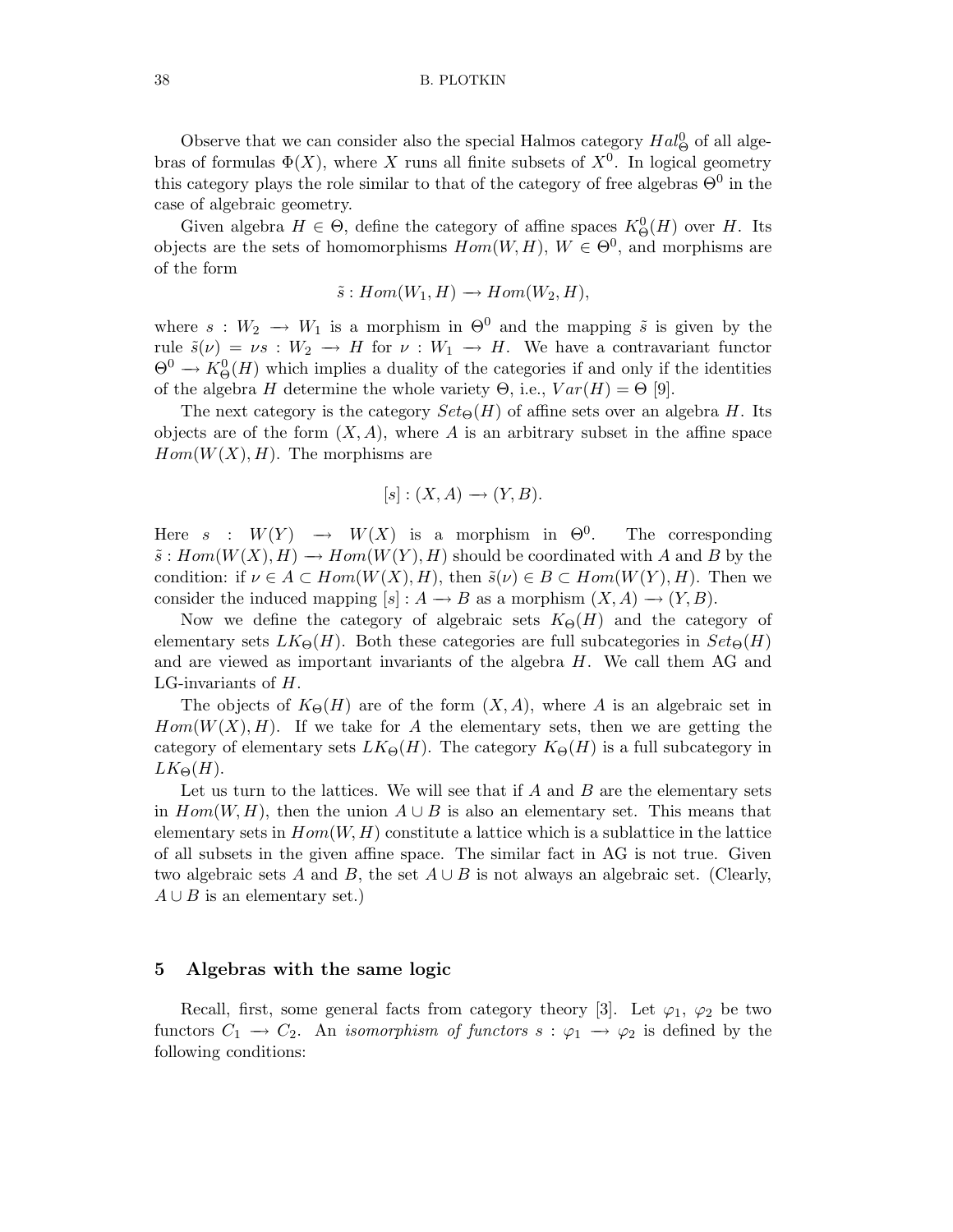1. To every object A of the category  $C_1$  an isomorphism  $s_A : \varphi_1(A) \to \varphi_2(A)$  in  $C_2$  is assigned.

2. If  $\nu : A \longrightarrow B$  is a morphism in  $C_1$  then there is a commutative diagram in  $C_2$ :

$$
\varphi_1(A) \xrightarrow{s_A} \varphi_2(A)
$$
  

$$
\varphi_1(\nu) \downarrow \qquad \qquad \downarrow \varphi_2(\nu)
$$
  

$$
\varphi_1(B) \xrightarrow{s_B} \varphi_2(B)
$$

An isomorphism of functors  $\varphi_1$  and  $\varphi_2$  is denoted by  $\varphi_1 \simeq \varphi_2$ . Let now a pair  $(\varphi, \psi)$  of functors  $\varphi : C_1 \to C_2$  and  $\psi : C_2 \to C_1$  be given. We say that it defines a *category equivalence*  $C_1$  and  $C_2$  if  $\psi \varphi \simeq 1_{C_1}$  and  $\varphi \psi \simeq 1_{C_2}$ . Here,  $1_{C_1}$ and  $1_{C_2}$  are identity functors. The conditions  $\psi \varphi = 1_{C_1}$  and  $\varphi \psi = 1_{C_2}$  define an isomorphism of categories. If  $C_1 = C_2 = C$  then we get the notions of *automorphism* and autoequivalence of the category C.

An automorphism  $\varphi$  of the category C is called inner if it is isomorphic to the identity automorphism  $1<sub>C</sub>$ . The latter means that if  $s: 1<sub>C</sub> \rightarrow \varphi$  is an isomorphism of functors, then for every object  $A$  of the category  $C$  there is an isomorphism  $s_A : A \longrightarrow \varphi(A)$  such that the diagram



is commutative for any morphism  $\nu : A \to B$  in C. So,  $\varphi$  is inner if and only if it can be represented in the form:

$$
\varphi(\nu) = s_B \nu s_A^{-1} : \varphi(A) \longrightarrow \varphi(B).
$$

This formula motivates the term "inner automorphism".

Now we consider the main topic of this subsection. Let  $Lat_H : \Theta^0 \to Lat$ be the functor which assigns to each  $W(X)$  the lattice of elementary sets in  $Hom(W(X)), H$ ). We say that algebras  $H_1$  and  $H_2$  have the same lattices if there exists an automorphism  $\varphi: \Theta^0 \to \Theta^0$  such that the functors  $Lat_{H_1}$  and  $Lat_{H_2}\varphi$  are isomorphic. Coincidence of lattices can be represented by the commutative diagram



Here Lat is the category of lattices and commutativity means the existence of an isomorphism  $Lat_{H_1} \rightarrow Lat_{H_2}\varphi$ .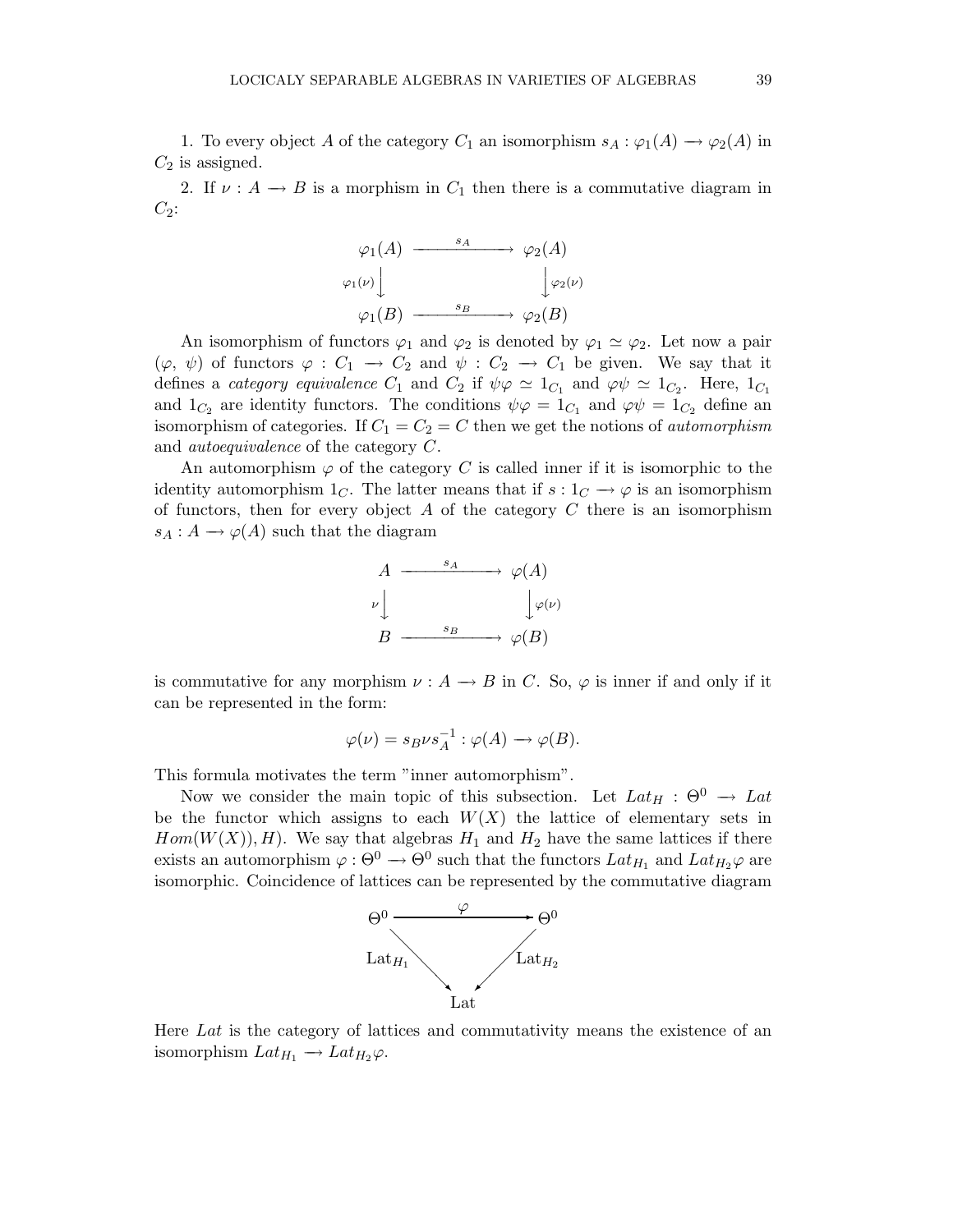Consider also isomorphisms of categories  $LK_{\Theta}(H_1) \rightarrow LK_{\Theta}(H_2)$ . We require that there exists a special correct isomorphism of these categories. Informally speaking the correctness means coordination of the category isomorphism with lattices. We regard algebras  $H_1$  and  $H_2$  to have the same logic if the categories  $LK_{\Theta}(H_1)$ and  $LK_{\Theta}(H_2)$  are correctly isomorphic.

This approach repeats similar definitions in the case of AG. In AG we prove that if  $H_1$  and  $H_2$  are AG-equivalent, then the categories  $K_{\Theta}(H_1)$  and  $K_{\Theta}(H_2)$  are correctly isomorphic. Analogously:

**Theorem 5.1.** If the algebras  $H_1$  and  $H_2$  are LG-equivalent, then the categories  $LK_{\Theta}(H_1)$  and  $LK_{\Theta}(H_2)$  are correctly isomorphic.

Here, LG-equivalence means that the corresponding logics are the same. In the case of AG the proof of a theorem of such kind is trivial and based on the duality of  $K_{\Theta}(H)$  and  $C_{\Theta}(H)$ . In the case of LG there is no such a duality and the proof is not trivial [9].

Note that the definition of the coincidence of logics can be grounded also on the correct equivalence of the categories of algebraic and elementary sets.

### 6 Some problems

We shall provide the reader with the list of problems related to the general scheme described above.

Problem 6.1. Consider various non-isomorphic LG-equivalent algebras.

It is hard to believe that LG-equivalence always implies isomorphism. Moreover, the general model-theoretic methods allow to construct non-isomorphic LG-equivalent algebras. We are mostly interested in the cases when the LG-equivalence of algebras implies their isomorphism. Grounding on this aim we introduce the following:

**Definition 6.2.** Let  $H_1$  and  $H_2$  be two non-isomorphic algebras in  $\Theta$ . We call them LG-separated if they are not LG-equivalent.

**Definition 6.3.** An algebra H is called LG-separable in  $\Theta$  if H is not LG-equivalent to any other algebra  $H'$  in  $\Theta$ .

**Problem 6.4.** Consider varieties  $\Theta$  such that every free in  $\Theta$  algebra  $W(X)$  is separable.

It can be proved that the varieties of semigroups and inverse semigroups possess this property. There are also other examples of such kind.

Problem 6.5. What is the situation in the case of the variety of all groups, i.e.,  $\Theta = Grp?$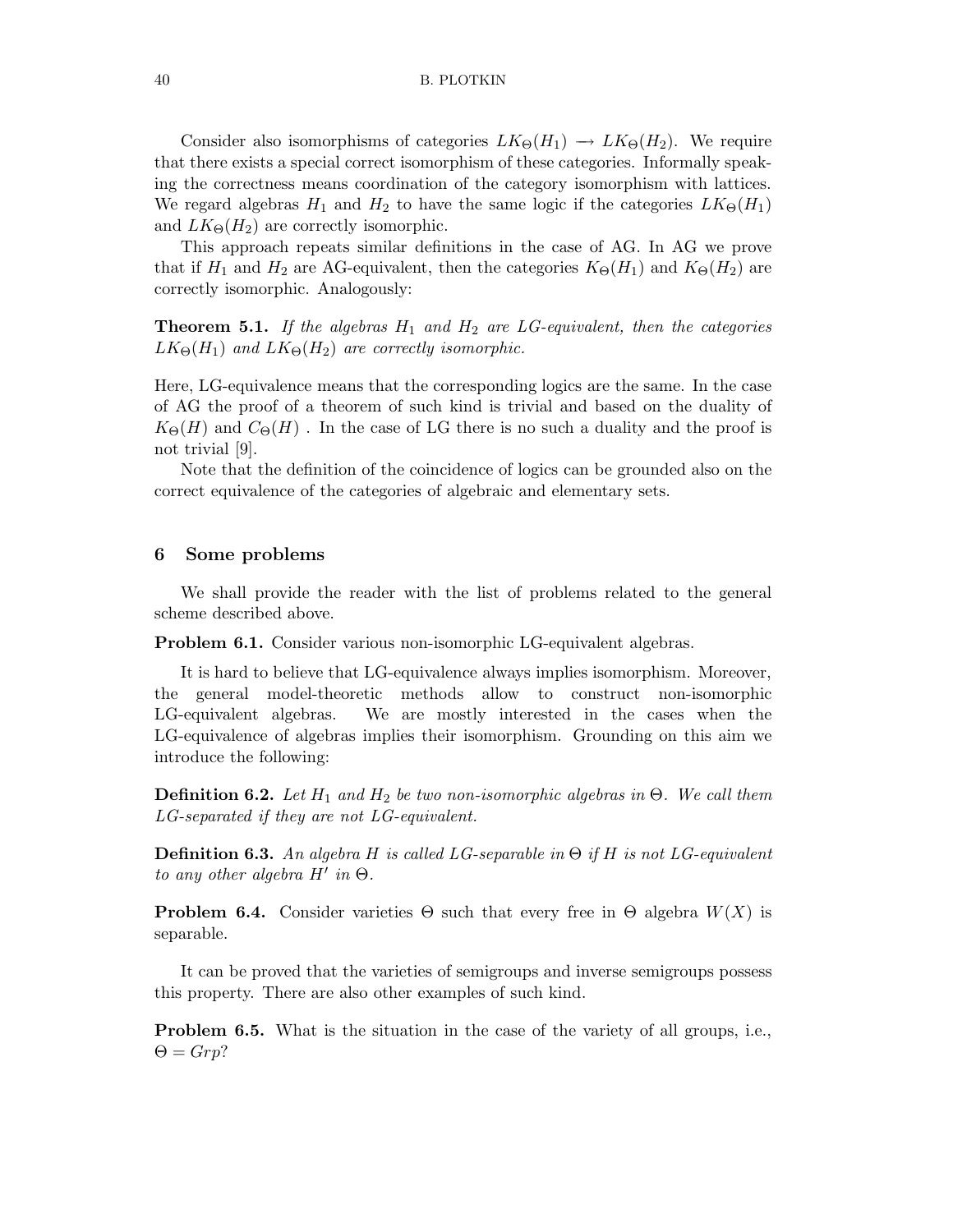It can be proved (Z.Sela, unpublished) that every free group  $F_n$  can be separated from other free groups  $F_m$ ,  $n \neq m$ . Hence, the question is what can be said if the second group is not free.

Problem 6.6. What is the situation in the case of the variety of all commutative and associative algebras over a field P, i.e.,  $\Theta = Com - P?$ 

Problem 6.7. What is the situation in the case of the variety of all associative algebras over a field P, i.e.,  $\Theta = Ass - P$ , or in the case of the variety of all Lie algebras over a field P, i.e.,  $\Theta = Lie - P$ ?

**Problem 6.8.** Let us fix a free algebra  $W(X)$  in the variety  $\Theta$ . Describe all LG-equivalent to  $W(X)$  algebras H. In particular, consider  $\Theta = Grp$ .

**Problem 6.9.** Let  $H_1$  and  $H_2$  be two abelian groups. Suppose that they are LG-equivalent. Is it true that they are isomorphic?

It can happen that this question has a positive answer.

**Problem 6.10.** Let  $L_1$  and  $L_2$  be two extensions of the field P. Suppose that they are LG-equivalent. Is it true that they are isomorphic?

In fact, a negative answer to this question in the case of arbitrary  $L_1$  and  $L_2$  also can be deduced from model theory (see the survey [2] and references therein). The most interesting case is to consider extensions with some natural restrictions on  $L_1$ and  $L_2$ .

Note now the following important question. Let  $H_1$  and  $H_2$  be elementary equivalent. When a single formula of the form  $T \to v$  makes  $H_1$  and  $H_2$  isomorphic? Or, vice versa, to separate non-isomorphic  $H_1$  and  $H_2$  with the help of a single formula of the form  $T \rightarrow v$ .

## References

- [1] Chang C.C., Keisler H.J. Model Theory. North-Holland Publ. Co., 1973.
- [2] Grossberg R. Classification theory for abstract elementary classes. Logic and Algebra, ed. Yi Zhang, Contemporary Mathematics, 2002, 302, AMS, p. 165–204.
- [3] Mac Lane S. Categories for the Working Mathematician. Springer-Verlag, 1971.
- [4] MYASNIKOV A., REMESLENNIKOV V. Algebraic geometry over groups I. J. of Algebra, 1999, 219:1, p. 16–79.
- [5] Myasnikov A., Remeslennikov V. Algebraic geometry over groups II, Logical foundations. J. of Algebra, 2000, 234:1, p. 225–276.
- [6] PLOTKIN B. Varieties of algebras and algebraic varieties. Israel Math. Journal, 1996, 96:2, p. 511–522.